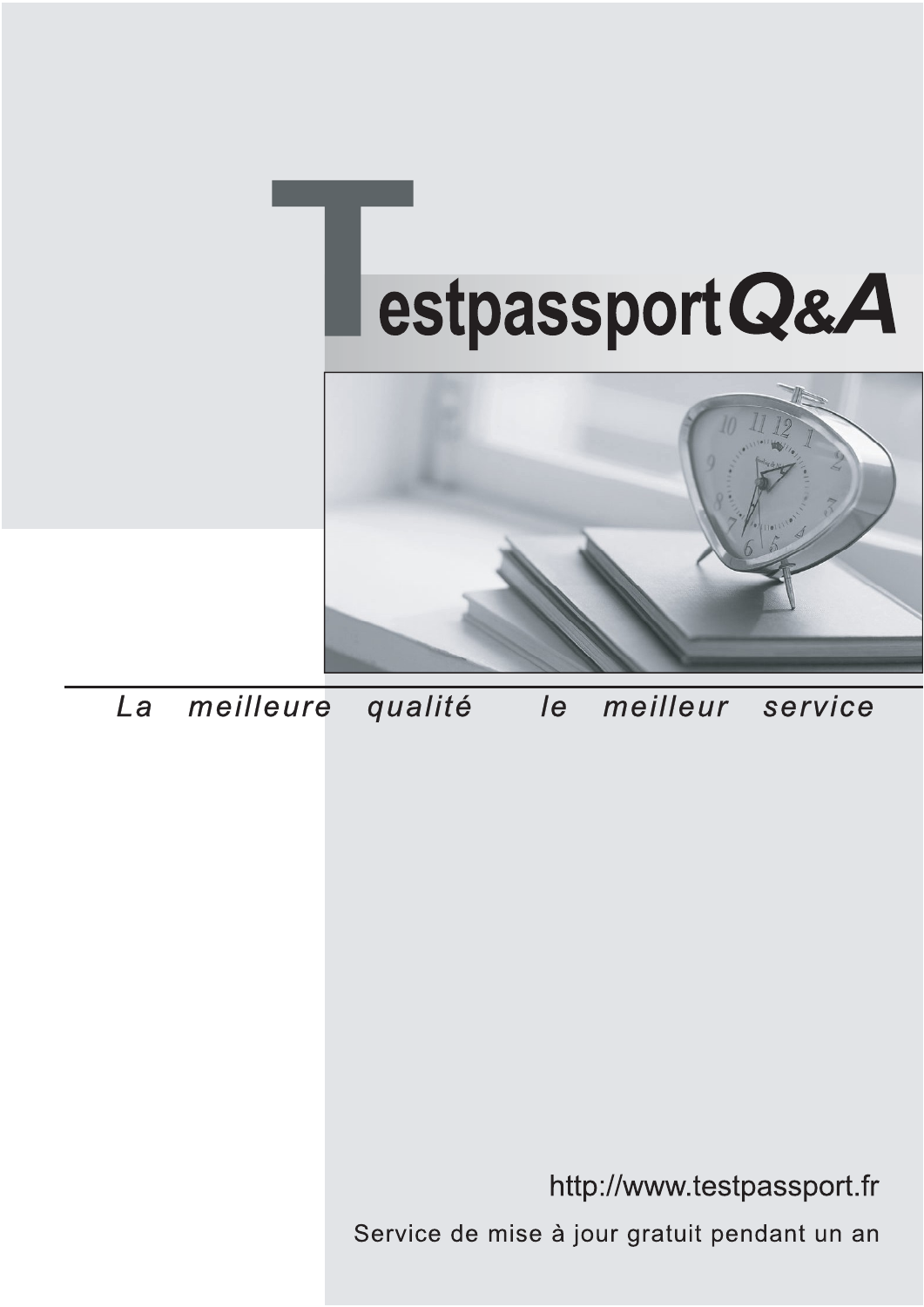# **Exam** : **C1000-066**

### **Title** : IBM Cloud Pak for Data Solution Architect V2.5

## **Version** : DEMO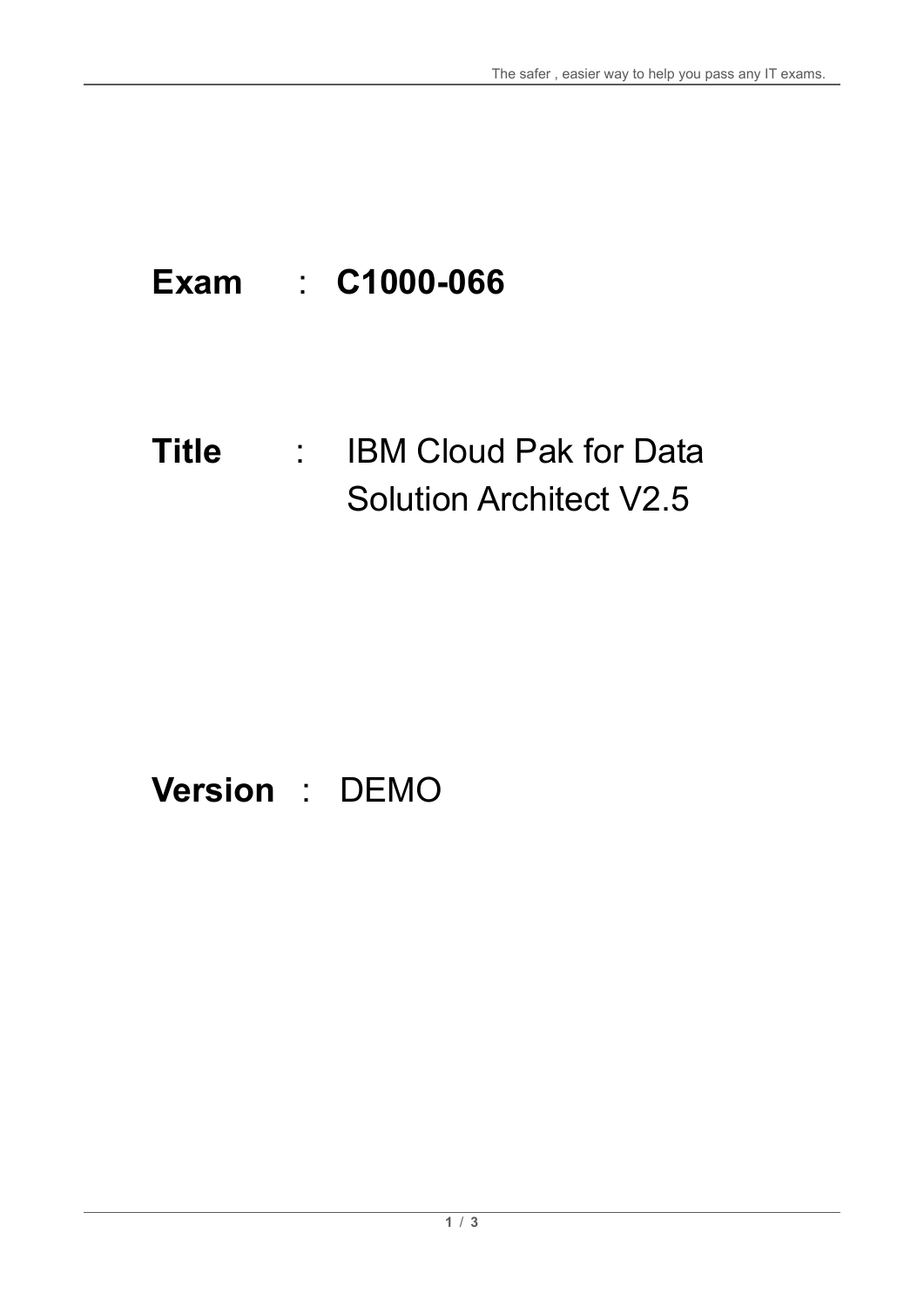- 1.Which Service gives the ability to create data visualization dashboards?
- A. Analytics Dashboards
- B. Dashboard Visualizer
- C. Data Analyzer
- D. Chart Manager

#### **Answer:** A

2.IBM Cloud Pak for Data provides which methods to mask data values?

- A. Redact, substitute and obfuscate
- B. Screen, guard and cloak
- C. Encrypt, safeguard and cover up
- D. Extract, secure and transform

#### **Answer:** A

#### **Explanation:**

https://dataplatform.cloud.ibm.com/docs/content/wsj/governance/dmg22.html

3.By default, where are IBM Cloud Pak for Data user records stored?

- A. Internal repository database
- B. LDAP
- C. Db2 database
- D. Properties file

#### **Answer:** A

#### **Explanation:**

https://www.ibm.com/support/producthub/icpdata/docs/content/SSQNUZ\_current/cpd/admin/users.html

4.Which three types of connections will be filtered out when adding a data source to an analytics project?

- A. DB2 Event Store
- B. Microsoft SQL Server
- C. Teradata a
- D. Hive JDBC
- E. Sybase
- F. Netezza

**Answer:** ADF

#### **Explanation:**

https://www.ibm.com/support/producthub/icpdata/docs/content/SSQNUZ\_current/cpd/access/data-sourc es.html

5.After deploying, what must be done in order to access Watson Machine Learning services with a Rest API?

- A. Generate evaluation script
- B. Generate the .jar file
- C. Install xgboost
- D. Generate a bearer token

#### **Answer:** D